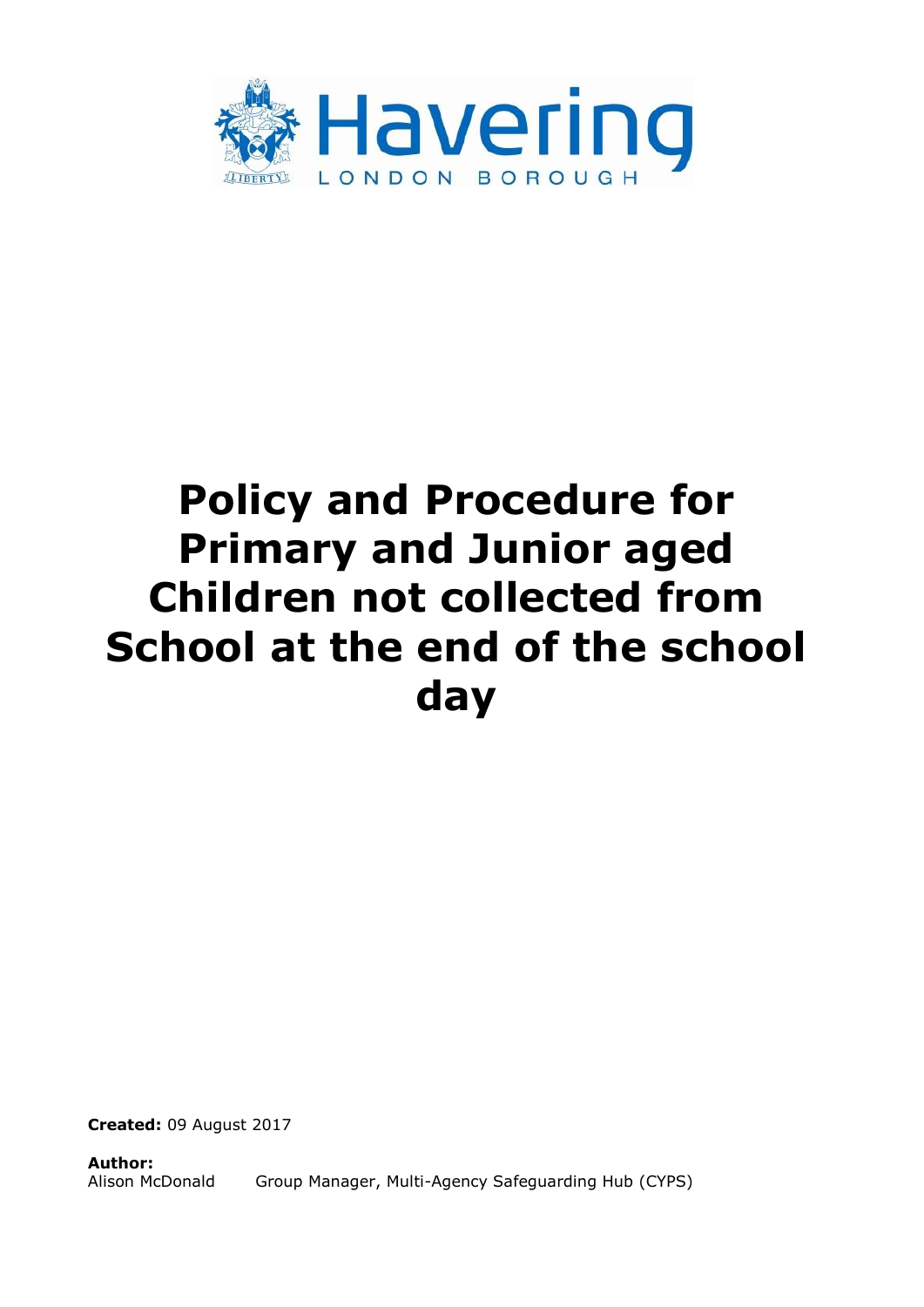# **Index of Contents**

| <b>School Responsiblities</b>                                                      | page 4 |
|------------------------------------------------------------------------------------|--------|
| Action to be taken by School Staff                                                 | page 5 |
| Action by Children's Social Care for<br>children living in the borough of Havering | page 6 |
| Action for Children Living in Other Authorities                                    | page 7 |
| Children uncollected from After School Clubs                                       | page 7 |
| <b>Regularly Transported Children</b>                                              | page 7 |

# **Appendices**

- Appendix 1 Letter sent to parents/carers for persistent lateness
- Appendix 2 Havering Referral Form
- Appendix 3 Hand Delivered Letter for Parents (Children taken into Care)
- Appendix 4 Letter left in prominent place at School
- Appendix 5 Letter informing of Policy to parents
- Appendix 6 Note to be left by Escort Drivers

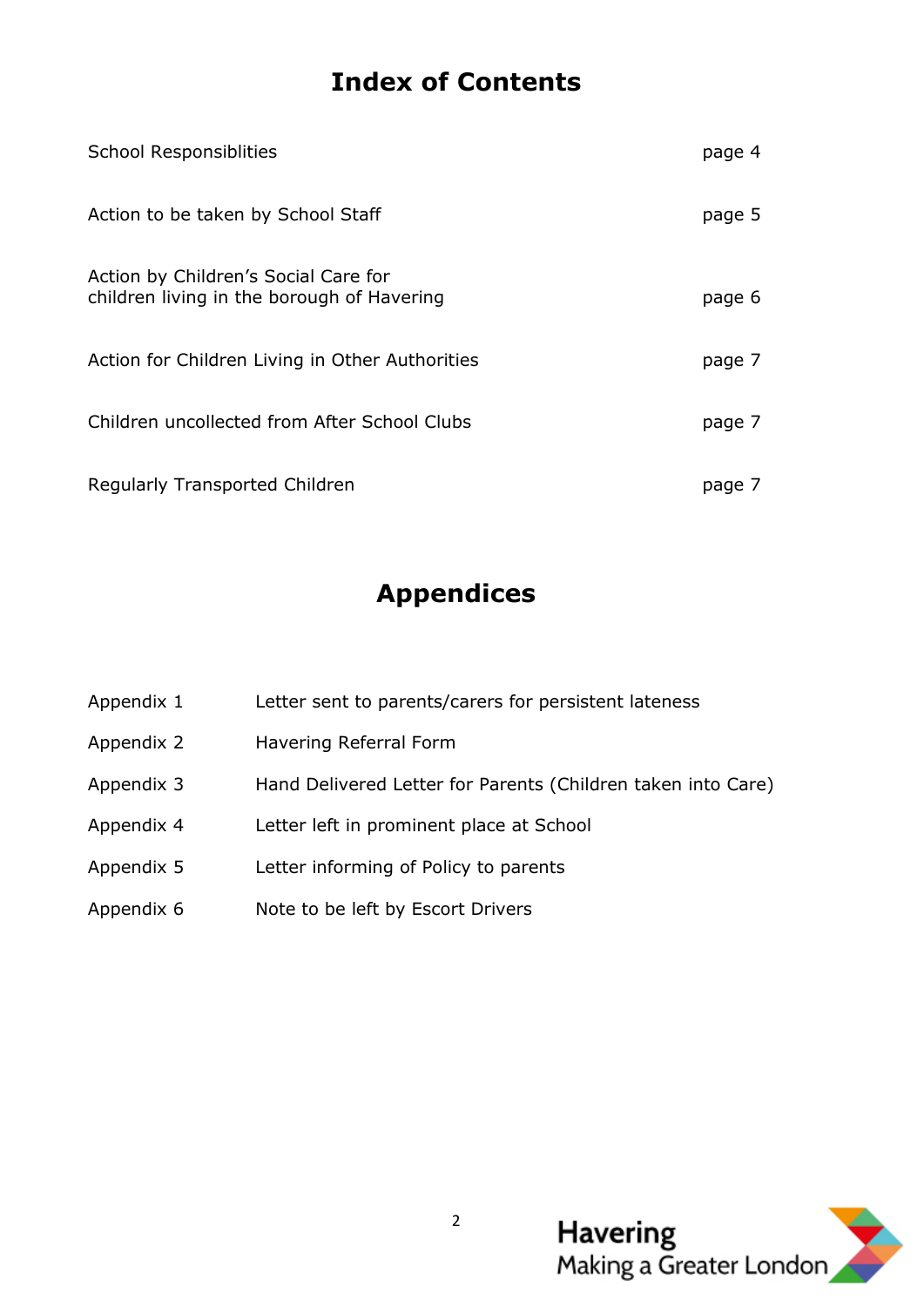#### **Executive Summary**

Section 175 of the Education Act 2002 places a duty on Local Education Authorities (LEAs) and Governing Bodies of schools, to make arrangements to ensure that their functions are carried out with a view to safeguarding and promoting the welfare of children. This duty should include having arrangements for dealing with children not collected at the end of the school day, or following an unauthorised school activity where the Governing Body or Propeiter retains responsibility for use of the school premises.

This protocol has been agreed by the agencies likely to be involved in the process, including Children's Social Care, Police and the Local Authority Education Services. The policy provides guidance for schools managing safeguarding emergencies at the close of the school day involving Children's Social Care and the Police. The protocol is endorsed by the Havering Safeguarding Children's Board (HSCB) and will be clearly communicated to both parents/carers and staff.

This protocol should be followed on those occasions where a child has not been collected from school at the end of the day and it has not proved possible to contact the parents/carers or the emergency contact person for the child. These situations are time consuming for the school and can be upsetting for the child, but in the majority of cases the child is collected, albeit, late from school.

Where children are collected late from school on a regular basis, then the school must make a referral to the Education Welfare Service and the matter followed up with the parents/carers.

There will be the occasions when parents/carers fail to collect a child due to an accident, illness or other emergency, which will result in the child not being able to go home at the end of the day. On these occasions, it is important that a protocol is available, which will enable the child to be looked after in a safe and welcoming environment.

The guiding principle in dealing with any situation, in which a child is not collected from school, must be to minimise distress to the child and for him or her to remain in familiar surroundings and/or with familiar people for as long as possible.

The knowledge that a procedure exists for managing such problems should give reassurance to parents/carers that the welfare of their children is assured.

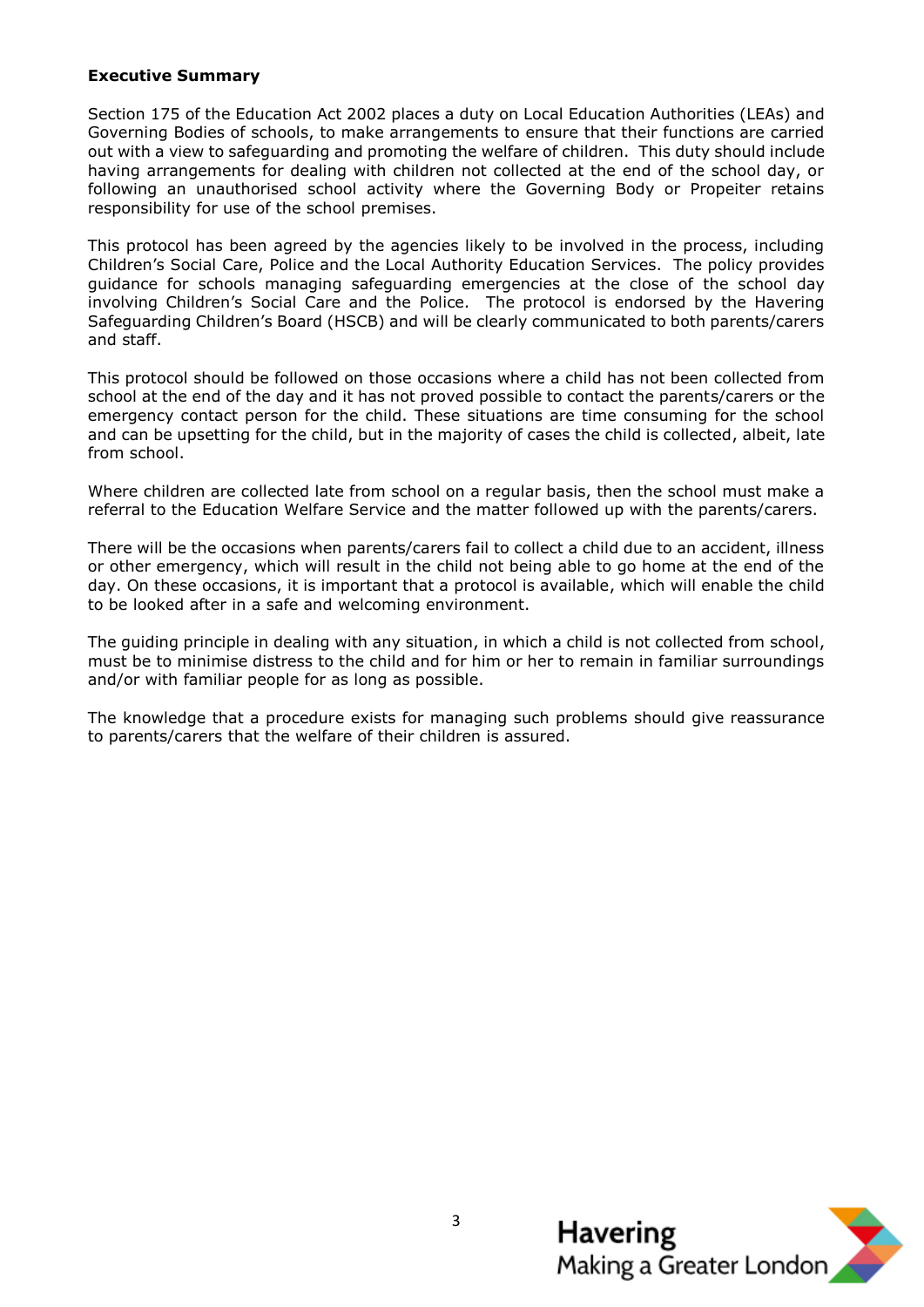#### **School Responsiblities**

- 1. To ensure that parents/carers are notified periodically of the start and end time of the school day.
- 2. To instigate a system of regular updates of family/carer information, contact numbers and emergency contact numbers. This can be done by:
	- Sending out slips requesting confirmation or updating of contact information. e.g. annually
	- Attaching a slip to letters sent by school which require a response e.g. parents' evening invitations, which can be followed up during the consultation
	- Any other suitable system of communications already established by any particular school

Please be aware of the need to make adequate arrangements for parents, whose first language is not English.

- 3. To ensure that relevant parental contact numbers and home addresses are known and accessible to staff in the school, who might need them.
- 4. To ensure that all children, staff and parents know where children will wait if they are not collected on time.
- 5. To ensure the Policy and Procedure for Children not collected at the end of the School day are known to the parents (Appendix 5).

This can be done by:

- Including the information in the school prospectus/brochure
- Reminders in school newsletters to parents
- Information posted on the school website
- Letter sent out to parents

This information should include advice to families that:

- They should contact school as soon as a delay is anticipated
- To ensure they make adequate alternative collection and supervision arrangements of their children if possible (and inform School)
- That school will keep a record of children not collected and the reasons given for the delay. The collecting adult to sign the record on collection
- To inform them that procedures are in place to notify Children's Social Care and the Police, if parents persistently collect their children late, without any reason having previously been given to the school. This procedure may lead initially to a meeting with the Safer Schools Police Officer or a possible referral to Children's Social Care. If the maximum time is reached with no contact from a parent/carer, this could result in their child(ren) needing to be collected from Children's Social Care offices or possibly foster care.

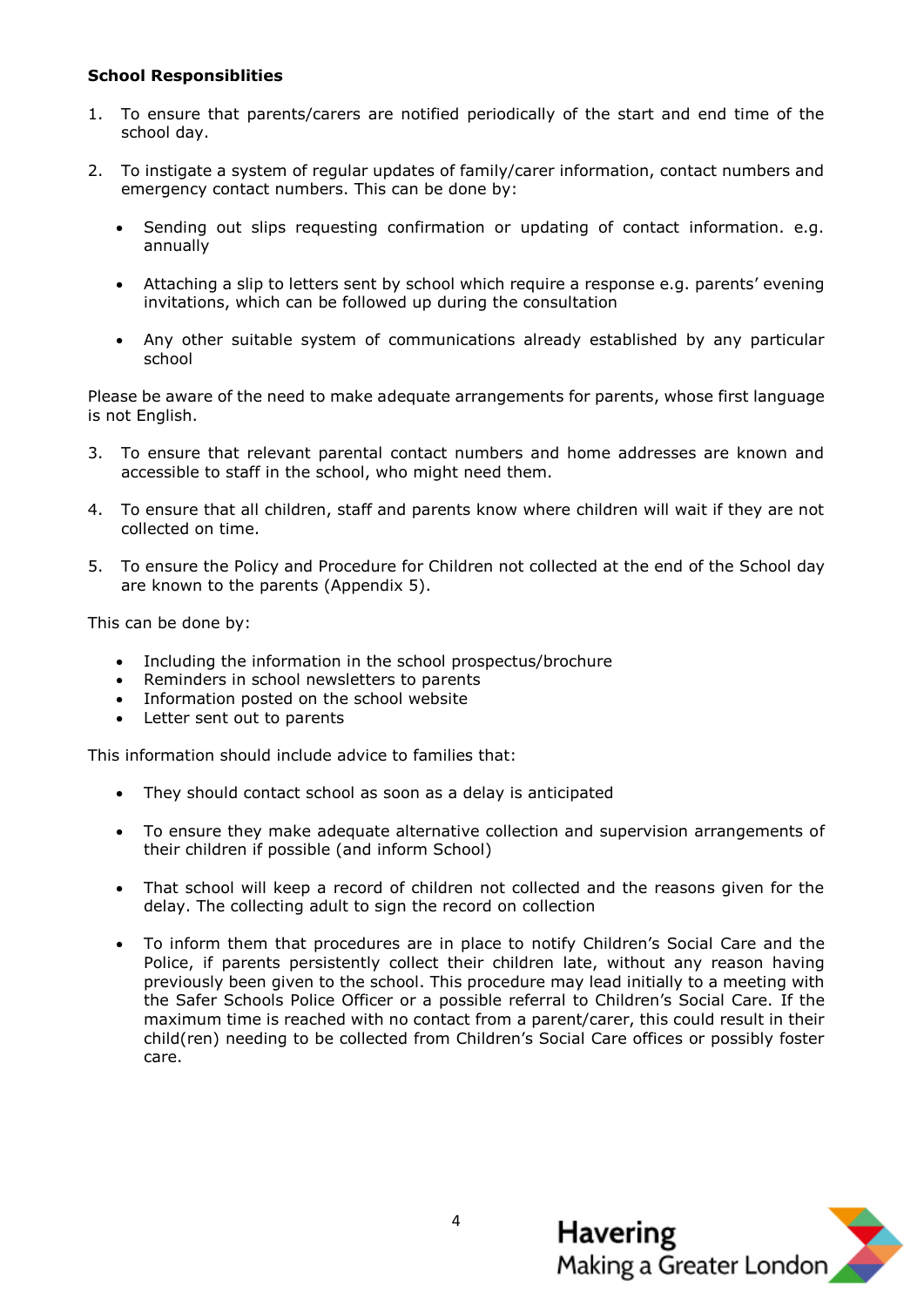#### **Action to be taken by School Staff**

- 1. Children, who are not collected at the end of the school day or where the person calling to collect the child is not considered an appropriate adult e.g. is under age, appears intoxicated, and it has not been possible to contact the parent/carer or the emergency contact, will be taken, by their teacher to a designated area within the school. Individual schools will decide where this area should be.
- 2. Children should be signed in by the teacher and signed out by the collecting adult with the reason for the delay indicated.
	- If parents persistently collect their children late from school, a letter will be sent to the parent explaining the concerns and that a referral to Children's Social Care may be made (Appendix 1).
- 3. If the school has not been contacted within a reasonable time, (suggested 10 minutes after the end of the school day), a staff member must try to contact the parent/carer and all emergency contact numbers held by the school. These actions and their outcomes must be recorded.
- 4. If school are unable to make contact with the parent/carer or emergency contact, and an hour has elapsed since the end of the school day, a telephone referral to Havering's MASH Team must be made (01708 433222). This telephone referral should be made no later than 4.15pm. This contact will alert the service that a child may be in need of Local Authority Care due to not having been collected by their parent.
	- If the child(ren) have an allocated Social Worker, contact should be made directly with them.
- 5. When the telephone referral has been made, a written referral should be completed, which includes a copy of the child's details including; full name, DOB, home address, parent/carer's full name/s, and all contact numbers, must be emailed to Children's Social Care immediately  $(\frac{t}{mash@havering.gov.uk})$ , this should be completed using the Havering Referral Form (Appendix 2).
- 6. If children are taken into care, the school will make efforts to inform parents/carers of the action that has been taken, by hand-delivering a letter to the home address, if in close proximity to the school (Appendix 3), and leaving a letter in a prominent place at the school (Appendix 4).
	- These actions will be recorded on the child's file for future reference by Children's Social Care and the School.
- 7. A child should never be sent to an After-School Club/Play Centre (unless arrangements have previously been made with all parties) if the parents/carers has not arrived.
- 8. Once the child is in the care of Children's Social Care, they will take the responsibility for tracing the parents/carers.

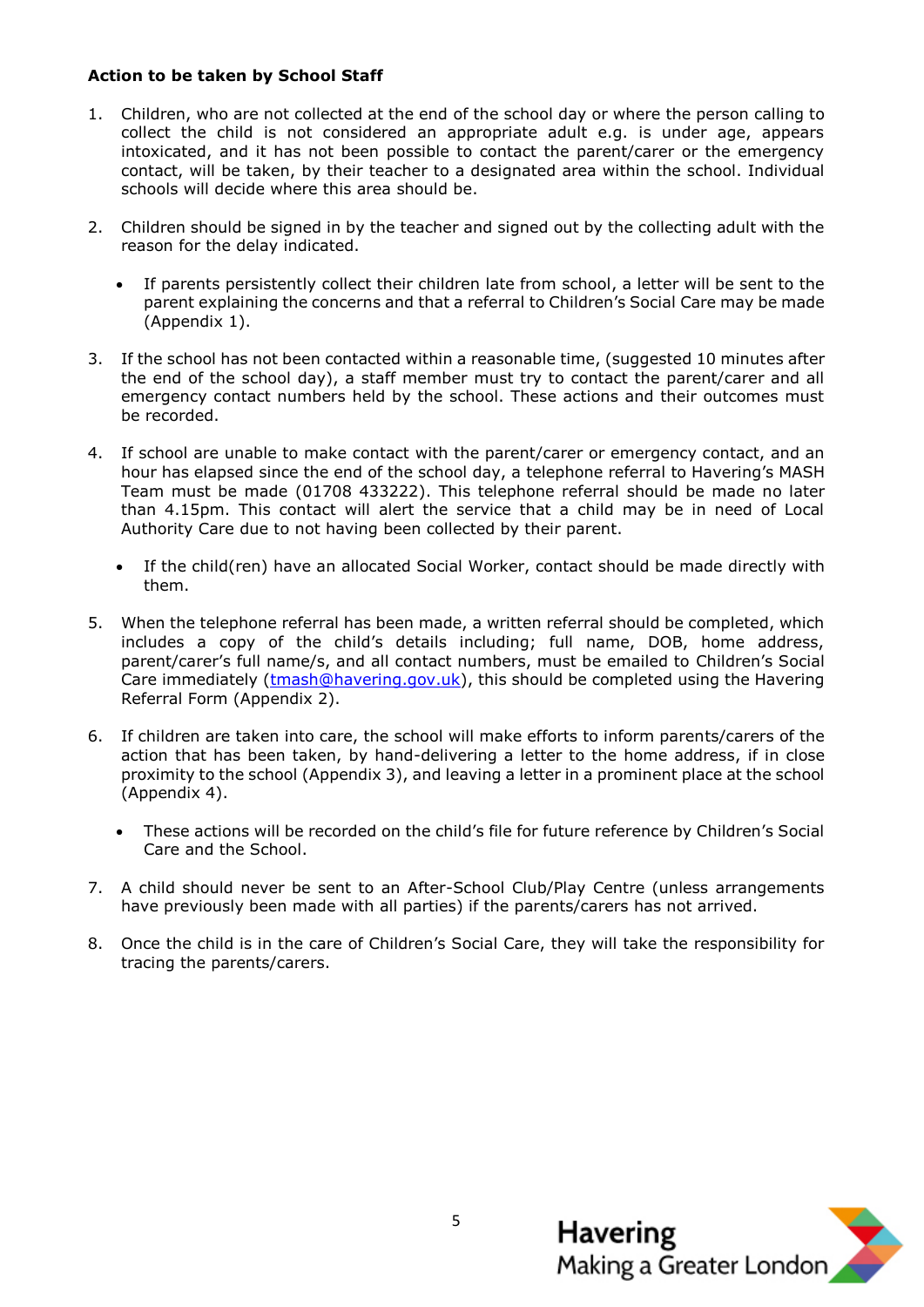# **Action by Children's Social Care for Children Living in Havering**

- 1. Children will only be accommodated in Local Authority Care, as a last resort, after it has been demonstrated that this is in the best interest of the child and that no other alternative family members or friends have been identified who can safely care for the children as an interim measure. Children's Social Care will need to satisfy themselves that the conditions for them providing accommodation under Section 20 of the Children Act 1989 are met.
- 2. On receipt of a telephone referral from school, details of the child's emergency contact numbers will be emailed over immediately with the completed referral form (Appendix 2). If the school do not have a form to hand, they should telephone the MASH Team to discuss the case and at the same time request the MASH SW email over a blank form.
	- The MASH SW will liaise with the school, and information known about the child/ren and family will be shared.
- 3. The MASH Team Manager will alert the relevant Team Manager that an emergency foster placement may be needed. The timing of any move to a foster placement will depend on the resources available at the school to continue to care for the child/ren. The immediate basic needs of the child/ren for food, rest and domestic facilities must be met, and consideration given to the likelihood of the children being collected imminently by parents/carers. It will always be in the child's best interest, where possible, to remain with familiar adults in a familiar surrounding, however individual circumstances need to be taken into account and a decision between Children's Social Care and the school will be agreed by 4:45pm in regards to the next steps required.
- 4. If a decision is made to accommodate the child/ren, a call to Police via 101 is required to inform them of the abandoned child/ren and the s.20 placement. This will ensure all partner agencies are aware of the situation in case parents/carers call the Police if they cannot locate their child/ren.
- 5. Depending on the time difference between school ending and the decision being made for placement, the relevant SW Team will make arrangements with the school for the child/ren to be taken to the emergency foster carer. For safety of school based staff, if possible, a senior member of staff accompanied by another member of staff should be involved in taking the child/ren to the placement to give them reassurance and help to manage their distress. The relevant SW will be present during the placement.
- 6. If child/ren are taken into care, the school will make efforts to inform parents/carers of the action that has been taken, by hand delivering a letter to the home address, if in close proximity to the school (Appendix 3), and leaving a letter in a prominent place at the school (Appendix 4). These actions will be recorded on the child's file for future reference by Children's Social Care and School. The letter should give details of the action taken and give a number for the parents/carers to contact. These notes will be used by EDT to alert them in case parents/carers call out of hours.

If it is necessary for children to be looked after by Children's Social Care due to being uncollected from school, this is under the legal status of section 20, of the Children Act 1989, on the grounds that the child/ren has been abandoned or their usual carer is temporarily or permanently unable, at that moment, to provide them with suitable care and accommodation.

- 7. Before the child/ren are left at the foster carers, the appropriate legal forms for accommodation of children will be completed by the allocated SW. The school staff may be helpful in supplying relevant information about the child/ren.
- 8. When contact is made with the parent/carers, (either by school staff or Out of Hours) the allocated SW will make a brief assessment of the circumstances leading to the child/ren being accommodated, and whether the current home circumstances are appropriate and safe for the child/ren to be returned. This assessment will be made in person, and the

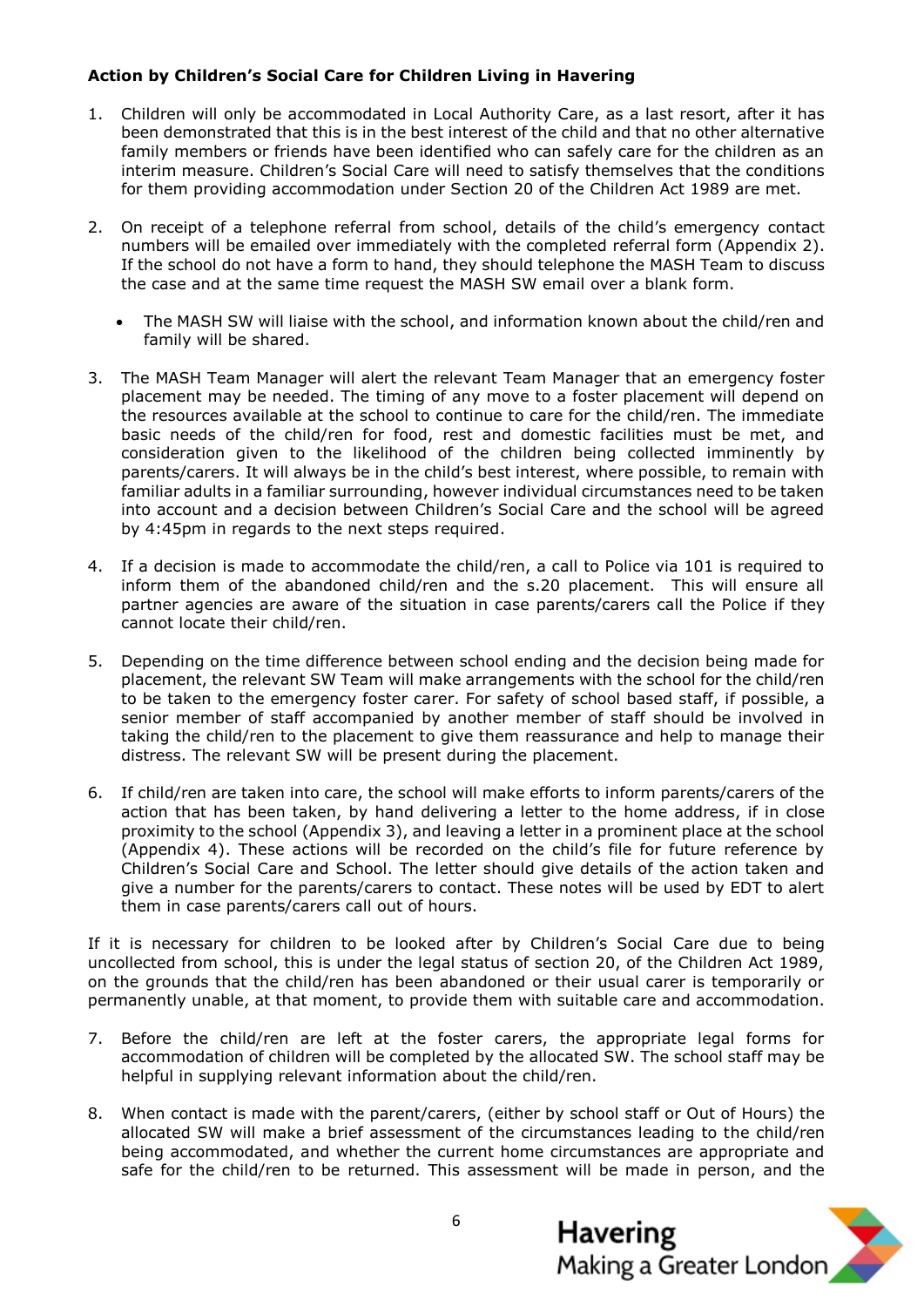information assessed in conjunction with information already held by Children's Social Care and other agencies.

- 9. The allocated SW will be present when the children are returned to the care of their parents/carers, to deal with any unforeseen circumstances at the time of discharge, complete discharge paperwork and inform parents/carers of further action that will be taken by Children's Social Care.
	- The Havering Local Authority operates a charging policy for children who are placed in our care. If child/ren do need to be accommodated by Havering Children's Social Care, the parents will receive a payable invoice for the period of time that their child/ren are accommodated.
- 10. An allocated SW will visit the family at home within 1 working day, following discharge from care, to further assess the circumstances resulting in the child/ren being uncollected, and discuss with parents/carers the seriousness of children being uncollected and any likely consequences. This is a statutory function under the Children Act 1989. Serious situations may result in child protection procedures being initiated.
- 11. The Social Worker will liaise with the school, as soon as possible, to update the school regarding the resolution of the incident and discuss any further welfare issues concerning the child/ren.

#### **Action for Children Living in Other Authorities**

If the child/ren reside in other authorites but attend a Havering school, contact should be made with the MASH Team in the relevant borough, by the School, in the first instance.

If the child has an allocated Social Worker in another authority, the school should make contact with that worker in the first instance. If the home authority is unable to conduct the investigation, or requests the London Borough of Havering to undertake the investigation on their behalf, Havering would commence the investigation as per the London Child Protection Procedures.

If there is no allocated Social Worker, the child/ren resides outside of the Havering borough and requires a section 47 investigation under the Children Act 1989, Havering would commence the investigation, as per the London Child Protection Procedures, and then transfer the case and relevant information to the home borough.

#### **Children uncollected from After School Clubs**

A number of after school facilities operate in Havering, operated by a variety of organisations including private and voluntary organisations and private companies. The issues for children uncollected from these facilities are very similar to those for children uncollected from school.

It is suggested that this procedure should also apply to children uncollected from After School Club's, who should also hold information pertaining to the child/ren's parents/carers contact details. Children not collected from such activities should be referred to Havering's MASH Team on 01708 433222 or, if after 5:00pm, they should be referred to the Children's Out of Hours Team, who can be contacted on 01708 433999.

## **Regularly Transported Children**

Where arrangements are in place for a child to be escorted home from school, and there is no response at the home address, the driver will immediately, inform the school. If other children have to be taken home, the child will remain in the vehicle whilst this is done. The driver will leave a note (Appendix 6) at the child's address with the school's contact details. Unless directed otherwise, the driver will then return the child to school. In the meantime, the school will liaise with the MASH Team (01708 433222) or, if after 5:00pm, the Out of Hours Team (01708 433999) in the event that the parent/carer continues to be unobtainable.

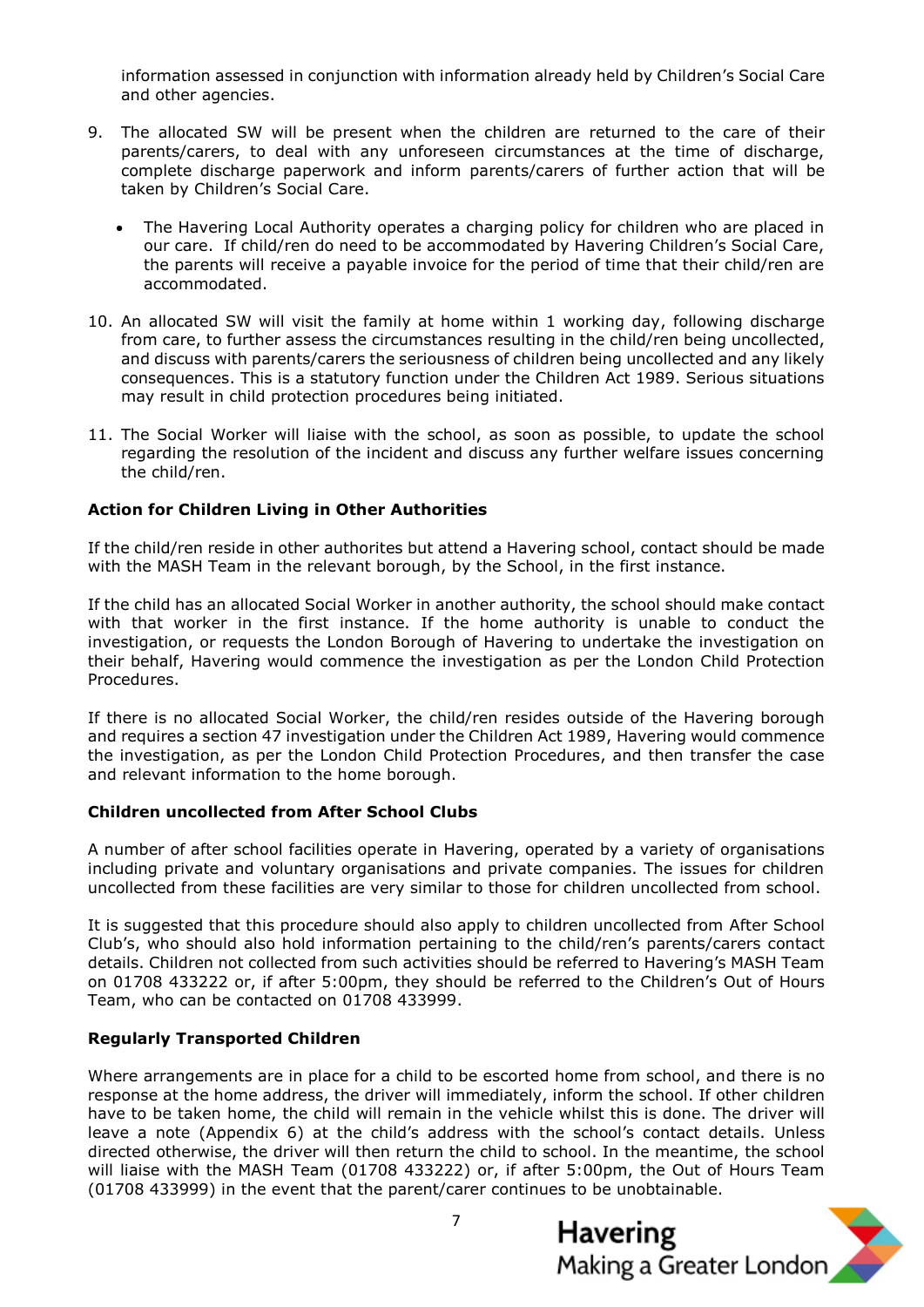Havering **education** services

Supporting excellent learning outcomes for children, young people and adults

www.haveringeducationservices.co.uk

(Name) (Address) (Town) (County) (Postcode) **Attendance, Behaviour & Traveller Support Service**

London Borough of Havering 9<sup>th</sup> Floor, Mercury House Mercury Gardens Romford RM1 3SL

t. 01708 e. @havering.gov.uk

Date

Dear

## **Re: DOB: Registered Pupil at**

The Attendance Service meets with School on a regular basis and following a recent review on , I was concerned to see that frequently fails to be collected from school on time.

This has happened on occasions this term and despite school bringing this to your attention it is still happening.

School finishes at httpm and your child needs to be collected at that time. It is important for you to note that persistent failure to collect your child on time may result in a referral being made to Children's Social Care.

Please do not hesitate to contact me on the above number if you have any queries regarding this letter and I will be happy to help you.

Yours sincerely

## **Attendance & Behaviour Support Officer**

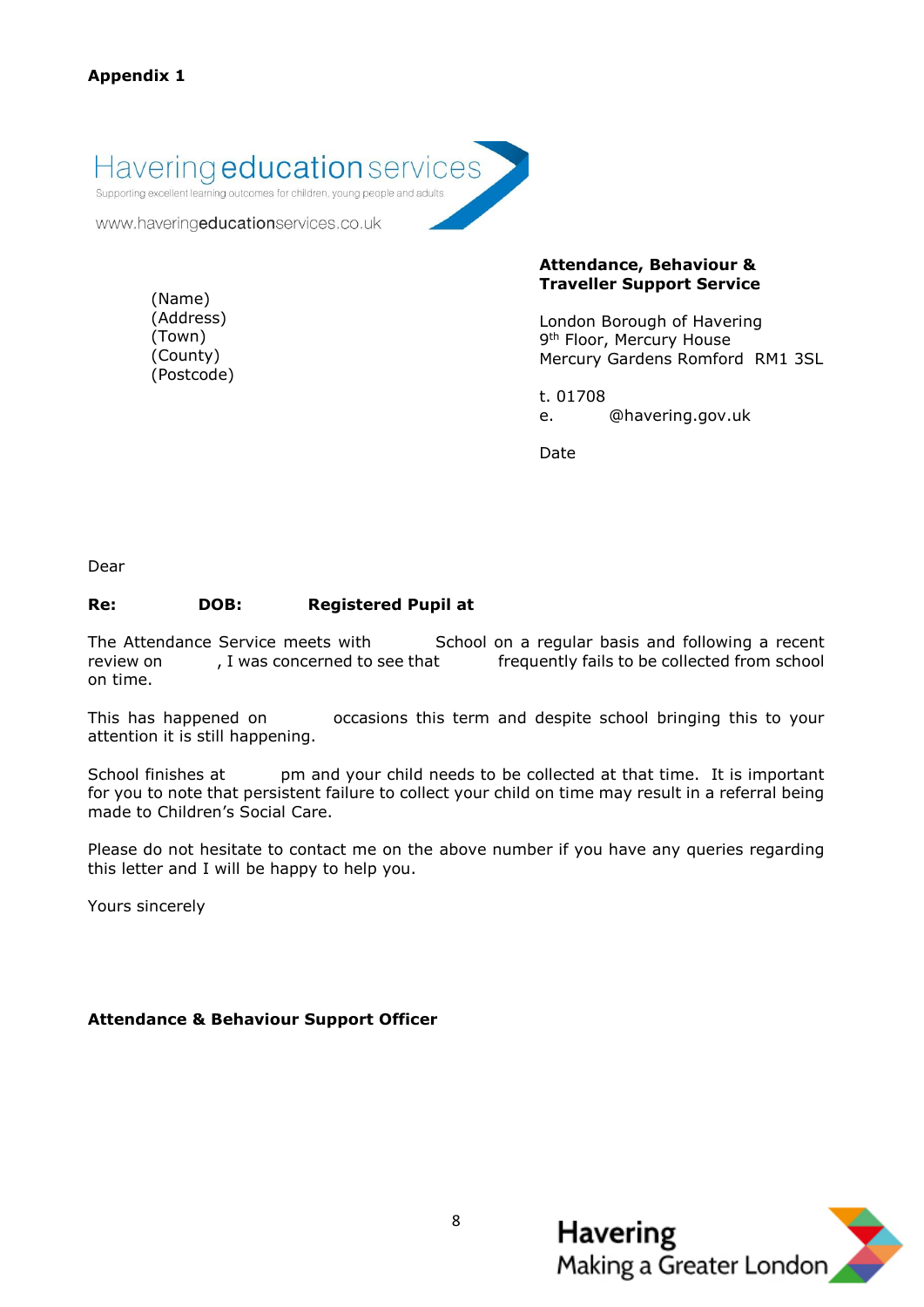

## **MULTI AGENCY REFERRAL FORM**

4 th Floor North Wing, Mercury House, Mercury Gardens, Romford, RM1 3DW

**Telephone:** 01708 433 222 **Facsimile:** 01708 433 375 **Email:** tmash@havering.gov.uk **Website:** [www.havering.gov.uk/Pages/Category/Children-and-families.aspx](http://www.havering.gov.uk/Pages/Category/Children-and-families.aspx)

**Consent** *Refer to guidance on last page. Where possible, written consent should be obtained unless seeking consent will put the child at imminent risk of significant harm.*

| Do you have consent, from a person who has parental responsibility for this child, to make this referral         |                        |  |                  |  |  |  |
|------------------------------------------------------------------------------------------------------------------|------------------------|--|------------------|--|--|--|
| and share appropriate information with other agencies? Written $\square$ Verbal $\square$ Not Obtained $\square$ |                        |  |                  |  |  |  |
| <b>Consenters Name:</b>                                                                                          | Relationship to Child: |  | Date of Consent: |  |  |  |
|                                                                                                                  |                        |  |                  |  |  |  |
| Signature:                                                                                                       |                        |  |                  |  |  |  |

| <b>Family Details</b>                                                              |                             |  |  |  |
|------------------------------------------------------------------------------------|-----------------------------|--|--|--|
| Family Address:                                                                    |                             |  |  |  |
| Young Person's contact details if applicable:                                      |                             |  |  |  |
|                                                                                    |                             |  |  |  |
| First Language:                                                                    | Is an interpreter required? |  |  |  |
|                                                                                    | $No \ \Box$<br>Yes $\Box$   |  |  |  |
| Does any child or family member have a disability? If yes, please provide details: |                             |  |  |  |
|                                                                                    |                             |  |  |  |

| <b>Family Composition</b>                     |       |            |                         |  |  |
|-----------------------------------------------|-------|------------|-------------------------|--|--|
| Child 1                                       | Name: | DOB/EDD:   | Gender:                 |  |  |
| Tick if same Address $\Box$<br>Other address: |       | Ethnicity: |                         |  |  |
| Child 2                                       | Name: | DOB/EDD:   | Gender:                 |  |  |
| Tick if same Address $\Box$<br>Other address: |       | Ethnicity: |                         |  |  |
| Child 3                                       | Name: | DOB/EDD:   | Gender:                 |  |  |
| Tick if same Address $\Box$<br>Other address: |       | Ethnicity: |                         |  |  |
| Child 4                                       | Name: | DOB/EDD:   | Gender:                 |  |  |
| Tick if same Address □<br>Other address:      |       | Ethnicity: |                         |  |  |
| <b>Parent/Carer</b>                           | Name: | DOB:       | Gender:                 |  |  |
| Tick if same Address □<br>Other address:      |       | Ethnicity: | <b>Contact Details:</b> |  |  |
| Relationship:                                 |       |            |                         |  |  |
| <b>Parent/Carer</b>                           | Name: | DOB:       | Gender:                 |  |  |
| Tick if same Address $\Box$<br>Other address: |       | Ethnicity: | <b>Contact Details:</b> |  |  |
| Relationship:                                 |       |            |                         |  |  |

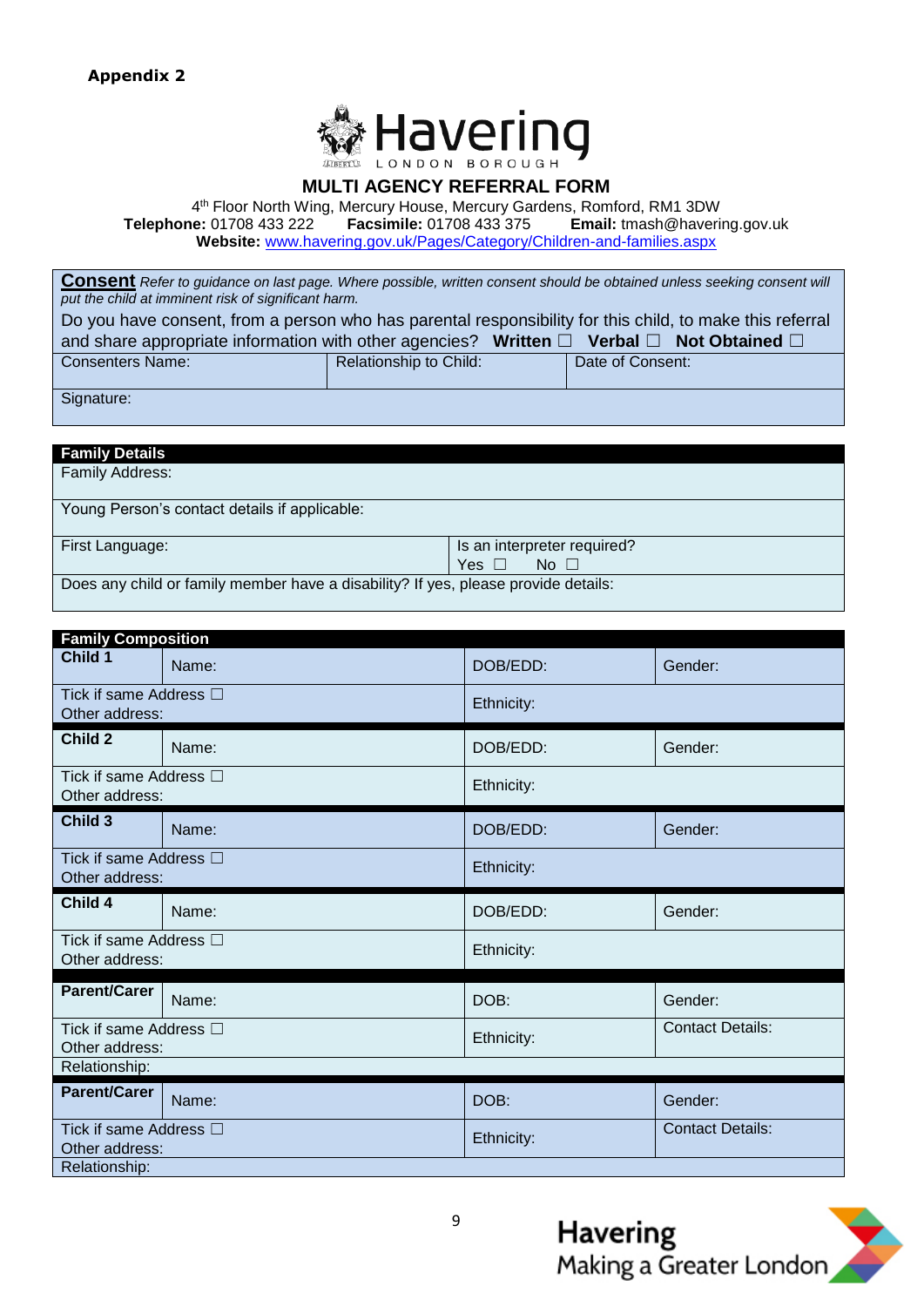**What is the reason for your referral?**

*Do you believe the child is at immediate risk of significant harm? Please state the nature of harm.*

- *Has the subject sustained an injury? Please provide a description of the injury.*
- *Is the child/young person afraid to be home? If yes, where is the child currently?*

*Please state date, time and location of the incident. Has the child been spoken to? What is their account?*

**Are there any support services that the child/family is currently or has previously been receiving?**

**What are the desired outcomes you would like to see? What services do you believe are required?**

**Are there any contributing factors that you would like us to be aware of such as health, housing, financial, education, and emotional/social wellbeing?**

*e.g. In your opinion, are there any heightened risks to persons making contact with the child/family such as a dangerous dog, persons of a violent nature, drug use in the home etcetera?*

#### **Referrer's Details**

Name: Role:  $\vert$  Agency (if applicable): Full Work Address, including post code: Telephone, including mobile: Fax: Fax: Fax: Fax: Felephone, including mobile: Fax: Name of Agency Safeguarding Lead: <br> Date:

#### **Consent**

Parents/Carers should be asked to provide consent to both the referral being made to Havering Children's Services and to obtaining and sharing information with partner agencies. In most circumstances the agreement of the parent/legal guardian must be sought before a referral is made, providing this will not place the child at an increased risk of significant harm.

If a professional has any concern that informing a parent may place a child at risk, please seek advice from the Triage, MASH and Assessment Team on 01708 433 222.

For all referrals to the Early Help Service, a signature is required from the Parent/Carer.

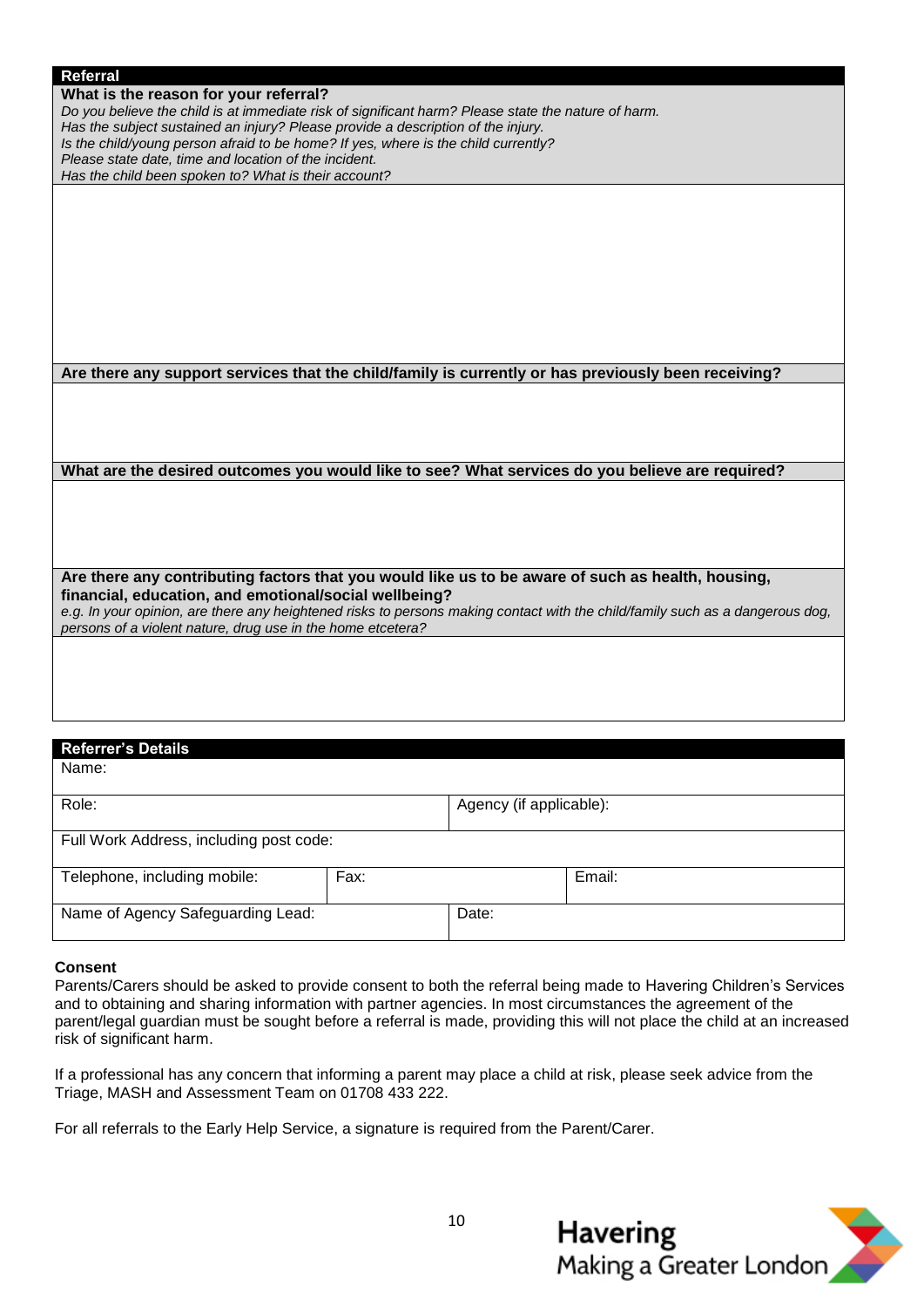#### **HAND DELIVERED**

Date:

Dear

As your child was uncollected at the end of the school day, and we were unable to make contact with you using the contact numbers you provided, the procedure laid out in our school brochure and/or website has been implemented.

You have been informed via the school brochure/prospectus/website, and reminded in our newsletters, that it is the school policy to refer to Children's Social Care in such cases. Therefore

is now being looked after by the London Borough of Havering's Children's Social Care. In compliance with section 20 of the Children Act 1989, your child was determined to have been abandoned.

Please contact Havering's main switchboard immediately on 01708 433222 and ask to be put through to the MASH Team. Unless otherwise directed, and if it is after 5pm, please call the Out of Hours Team on 01708 433999.

Yours sincerely

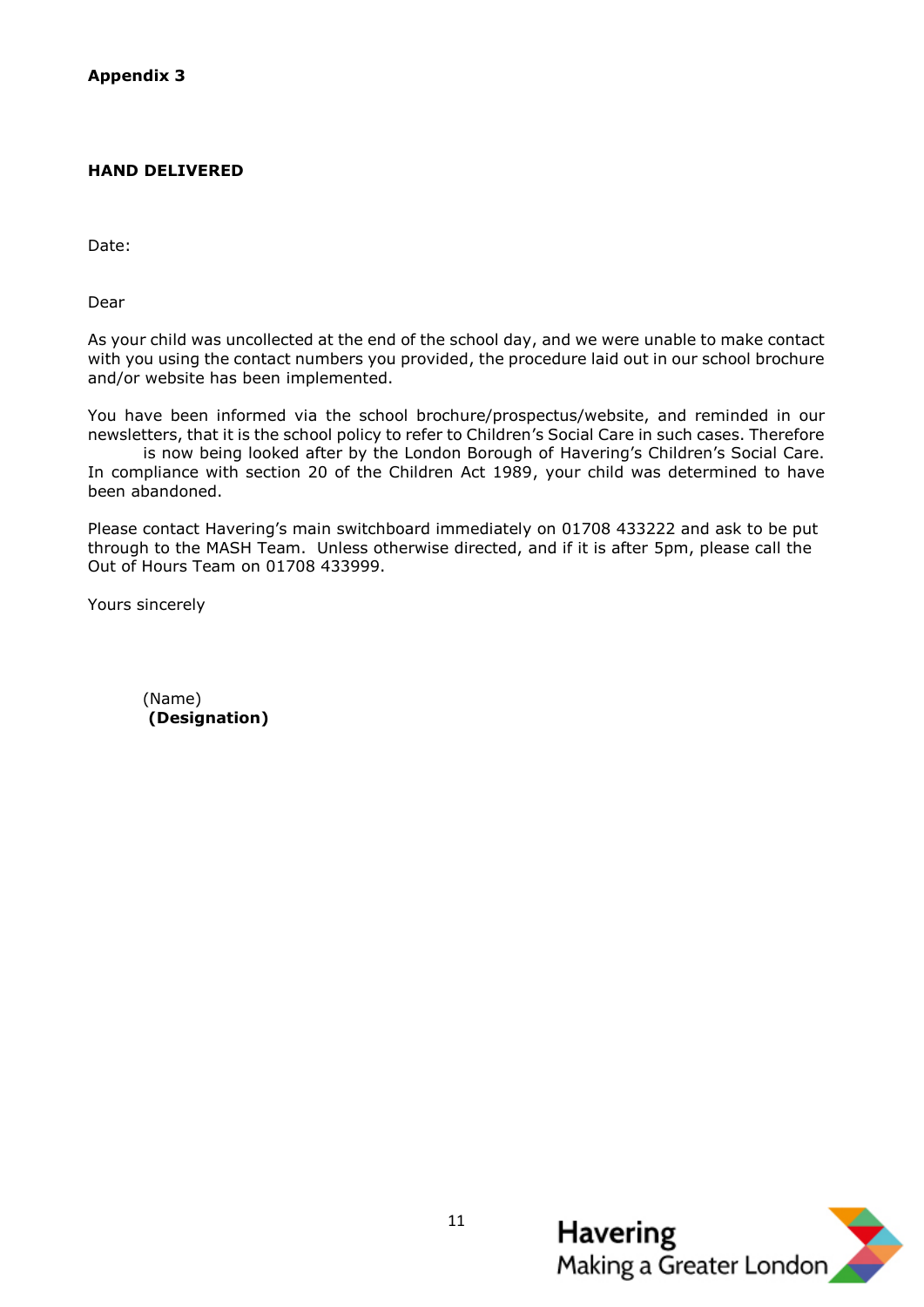## **Appendix 4**

*(Please note do not change 'Dear Parent/Carer' to specific names to maintain confidentiality. The parent/carer will know who they are)* 

Date:

Dear Parent/Carer

As you did not collect your child within an acceptable time, and all attempts to contact you were unsuccessful, the procedure laid out in our school brochure and/or website has been implemented.

Your child is now in the care of Havering Children's Social Care, please contact their main switchboard immediately on 01708 433222 and ask to be put through to the MASH Team. Unless otherwise directed, and if it is after 5pm, please call the Out of Hours Team on 01708 433999.

Yours faithfully

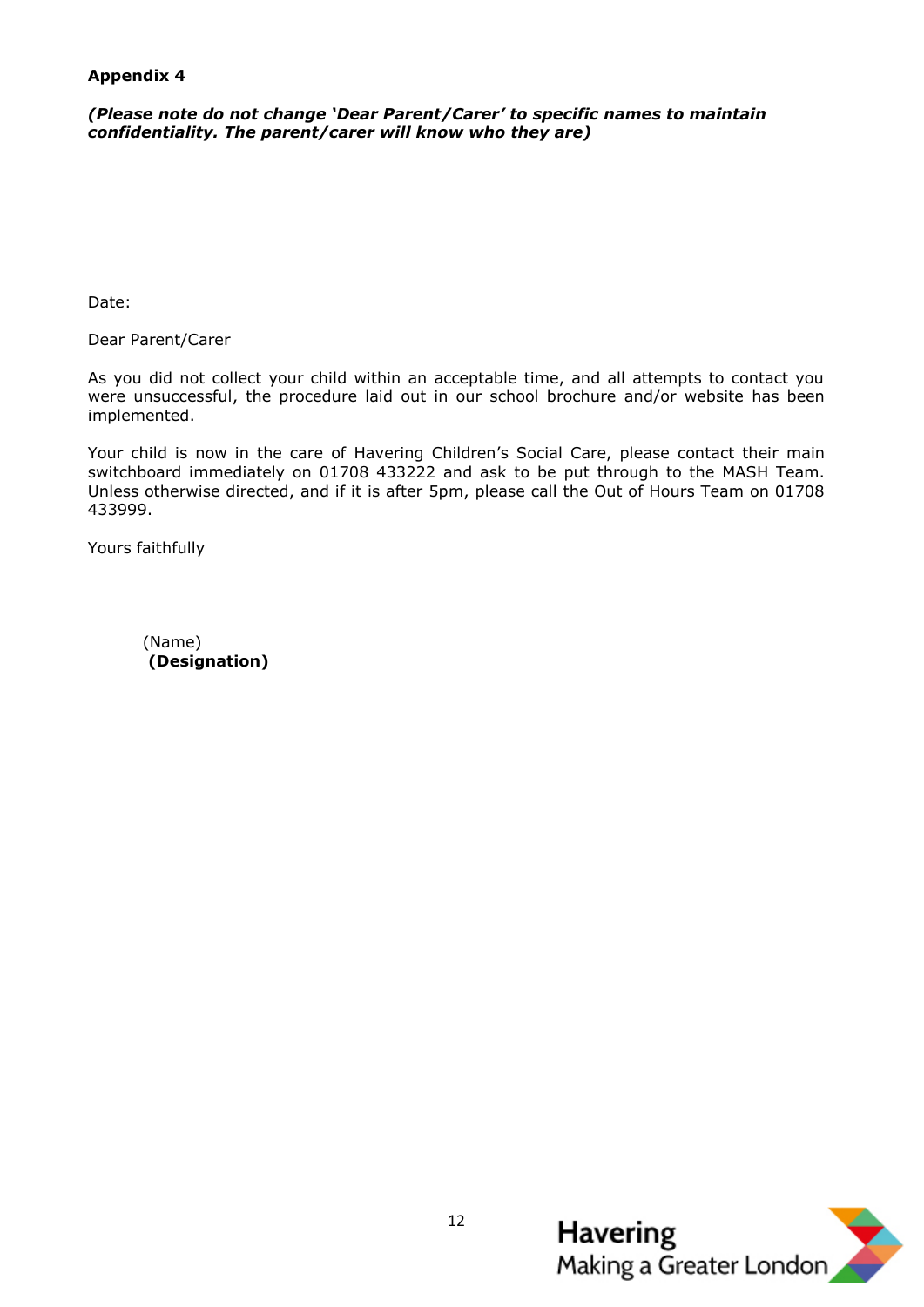# **Appendix 5**

Date:

Dear Parent/Carer

#### **Local Safeguarding Children's Board Policy and Procedures for Children not collected at the end of the school day**

This school has now adopted the above named policy and procedure to safeguard children not collected at the end of the school day, where no contact has been made with the school with an acceptable explanation for the delay. It is recognised that situations occur where children are not collected occasionally for reasons beyond their parents' control, such as a traffic accident. This procedure is intended to help parents and carers in these situations. The knowledge that a procedure exists for managing such problems should give reassurance that the welfare of their children is assured.

However, it is very distressing for children to be left at the end of the school day. Parents who persistently collect their children late will be contacted and invited to a meeting with a member of the Police Safer Schools Section and myself to discuss how this matter may be resolved. We take very seriously our duty to safeguard and promote the welfare of your children, and trust the parents of children attending this school will make adequate arrangements for the timely collection of their children at the end of the school day.

Should your child/ren be left at school without contact from you, and we are unable to contact you on any of the home or emergency numbers you have given, procedures are in place as follows: a referral will be made to the Children's Social Care. As a last resort, your child/ren will be looked after by Social Workers from this service until you contact them and arrangements can be made to return them to your care.

It is hoped that all children will be collected at the end of the day and that the above procedures will not have to be invoked.

A copy of the policy and procedures can be viewed at school and/or website.

Yours faithfully